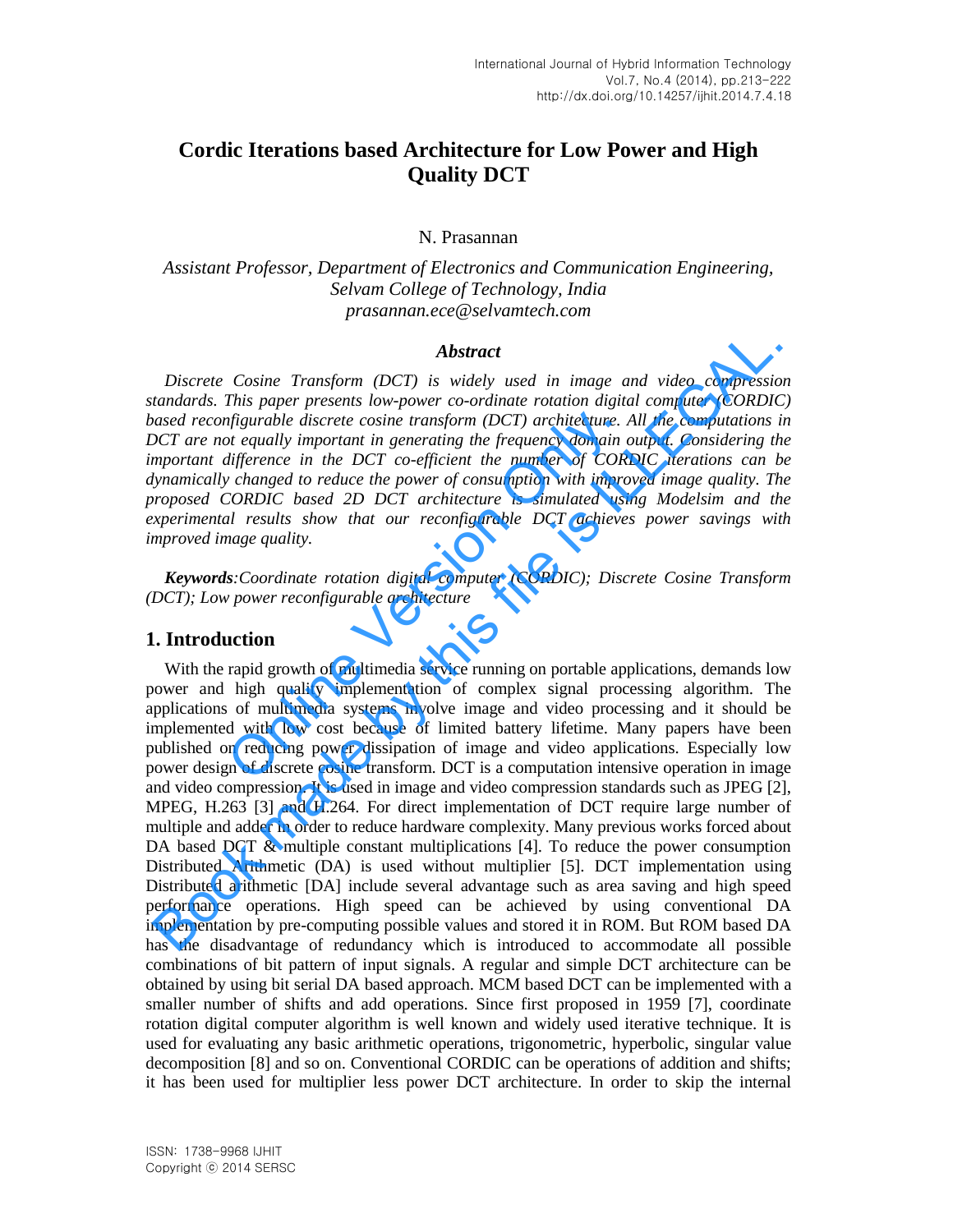CORDIC iterations, date correlations between neighboring pixels are efficiently used in low power CORDIC based DCT architecture [6]. In DCT all the computations involved in generating the frequency domain outputs are not equally important. In this some of the computations are more important for determining the output image quality while others play relatively less important roles. Thus the number of cordic iterations can be controlled by considering the importance of DCT coefficients by which considerable power savings can be achieved. In this work, present a low power and high quality DCT architecture based on CORDIC iterations, where the important difference among the DCT coefficients are efficiently exploited to achieve the power saving.

## **2. Related Works**

Many of the multimedia applications such as video conferencing, internet, video streaming and video over wireless are most bandwidth consuming modes of communications. In order to reduce power and area low power architecture was presented in [9]. In this CSD representation for fixed point DCT coefficient and multiplier less multiplication was implemented. Although to concentrate on image quality a CORDIC based DCT [10] was presented. An algorithmic approach for low power design [11] was presented and based on trade off between image quality and power consumption, In order to concentrate on low power and high speed [12] was presented. To reduce power consumption based on sealable multiplier [13] was presented, this method used sealable multiplier and dynamically reconfiguring the width of the multiplier leads to significant power savings. nt and multiplier less multiplication was inty a CORDIC based DCT [10] was pre<br>gn [11] was presented and based on train, In order to concentrate on low power a<br>onsumption based on sealable multiplier |<br>lier and dynamically **Example 10** The multimedia applications such as video conferencing, internet, video streaminal of the multimedia applications such as video conferencing, internet, video streaminal of video over wireless are most bandwid

## **3. Cordic based DCT Architecture**

### **A. Cordic Architecture:**

The CORDIC algorithm is well known and widely studied iterative technique [15] for evaluating many arithmetic operations and trigonometric functions CORDIC algorithm can be used to evaluate not only the trigonometric functions but also transcendental functions and elementary functions like square root, division, *etc*. The basic principal of CORDIC is to iteratively rotate a vector using a rotation matrix [14] which is represented as many arithmetic operation<br>many arithmetic operation<br>luate not only the trig<br>functions like square<br>otate a vector using a ro

| $\begin{bmatrix} x_i \\ y_i \end{bmatrix} = \begin{bmatrix} x_{i-1} - \sigma_i 2^{1-i} y_{i-1} \\ y_{i-1} + \sigma_i 2^{1-i} x_{i-1} \end{bmatrix}$ |  |
|-----------------------------------------------------------------------------------------------------------------------------------------------------|--|
|                                                                                                                                                     |  |
| $\begin{bmatrix} z_i \end{bmatrix}$ $\begin{bmatrix} z_{i-1} - \sigma_i \alpha_i \end{bmatrix}$                                                     |  |

where x and y are the vector co-ordinate components of x and y axes, i is the ith iteration step, σ is the sign bit that can be +1 or -1 represents the direction of vector rotation, z is the accumulated rotation angle and  $\alpha$  is the predefined angle value of each micro rotation step  $\alpha_i =$ arc  $tan(21-i)$ 

The CORDIC algorithm can operates on two modes of operation. The vectoring mode of operation is used to find the amplitude and argument of a given vector, while the rotation mode is used to obtain the sine and cosine values of the given angle [16]. The hardware architecture of the CORDIC iteration is shown in Figure 1.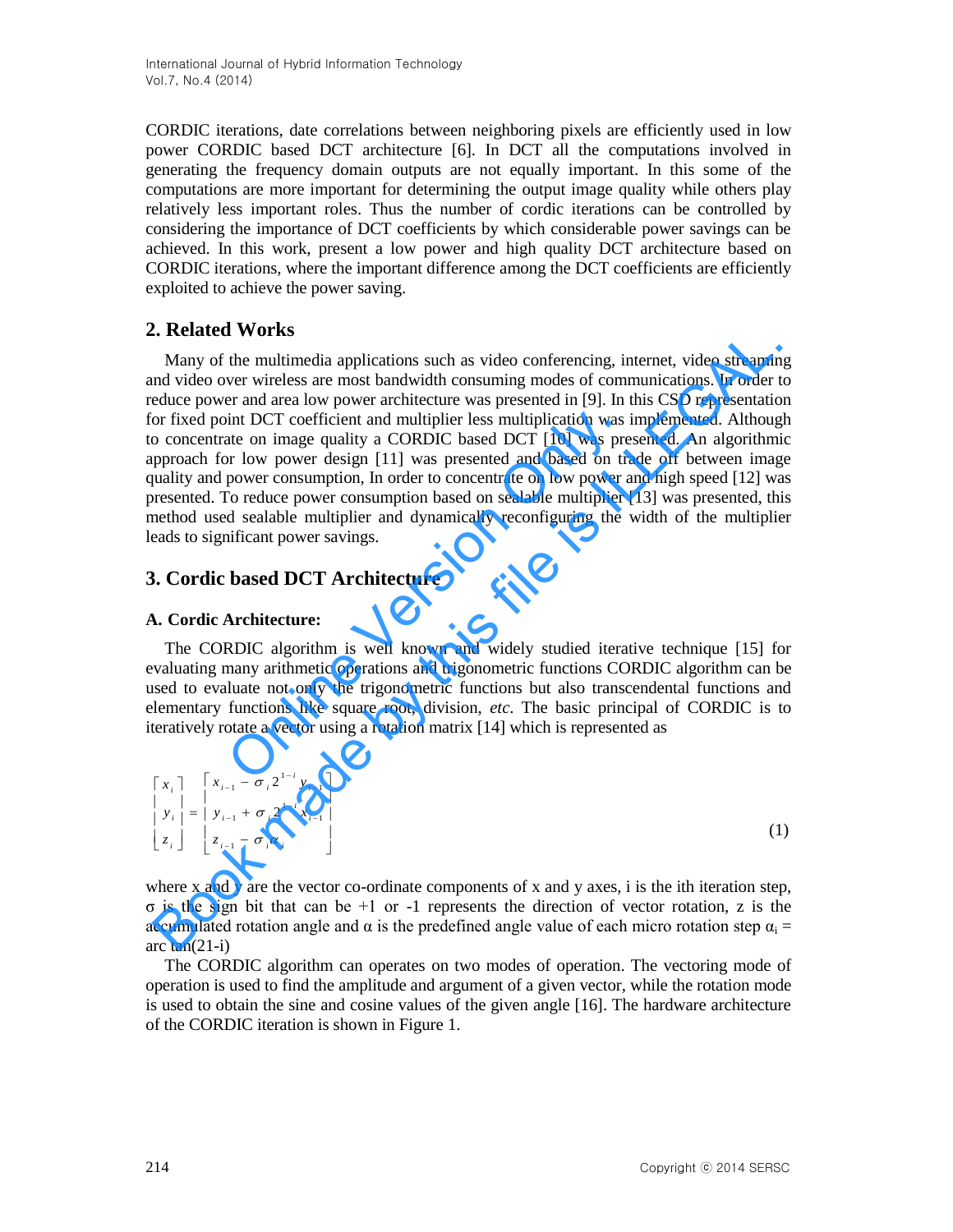

**Figure 1. Hardware Architecture of CORDIC Iteration** 

In the CORDIC operation the magnitude of the rotated vector is scaled and accumulated after every iteration according to the following equation

$$
k_i = \frac{1}{\sqrt{1 + 2^{2(1-i)}}}
$$
 (2)

The accumulated  $k_i$  value in [2] is converged to a constant as follows.

Figure 1. Hardware Architecture of CORDIC Iteration  
\nIn the CORDIC operation the magnitude of the rotated vector is scaled and accumulated after every iteration according to the following equation  
\n
$$
k_i = \frac{1}{\sqrt{1 + 2^{2(1-i)}}}
$$
\n
$$
k_i = \frac{1}{\sqrt{1 + 2^{2(1-i)}}}
$$
\nThe accumulated k<sub>i</sub> value in [2] is converged to a constant as follows.  
\n
$$
k(n) = \prod_{i=1}^{n} k_i = \prod_{i=1}^{n} \frac{1}{\sqrt{1 + 2^{2(1-i)}}}
$$
\n
$$
\lim_{n \to \alpha} k(n) \approx 0.60725...
$$
\n(3)

Where n is the number of iterations.

#### **B. Cordic Based DCT Architecture:**

DCT express a signal in terms of a sum of cosine function with different frequencies. Based on separable property 2D-DCT process is decomposed into and 1D DCT which is expressed as the following equation.

$$
Z = Ty' \tag{4}
$$

Where  $y = TXt$ , as a result the separable 2D DCT computation can be obtained by using 1D DCT computation can be obtained by using 1-D DCT computations. The 8 x 8 1-D DCT transform is expressed as

$$
X(t) = \frac{c(k)}{2} \sum_{i=0}^{7} x(i) \cos \left( \frac{(2i+1)}{16} u \Pi \right)
$$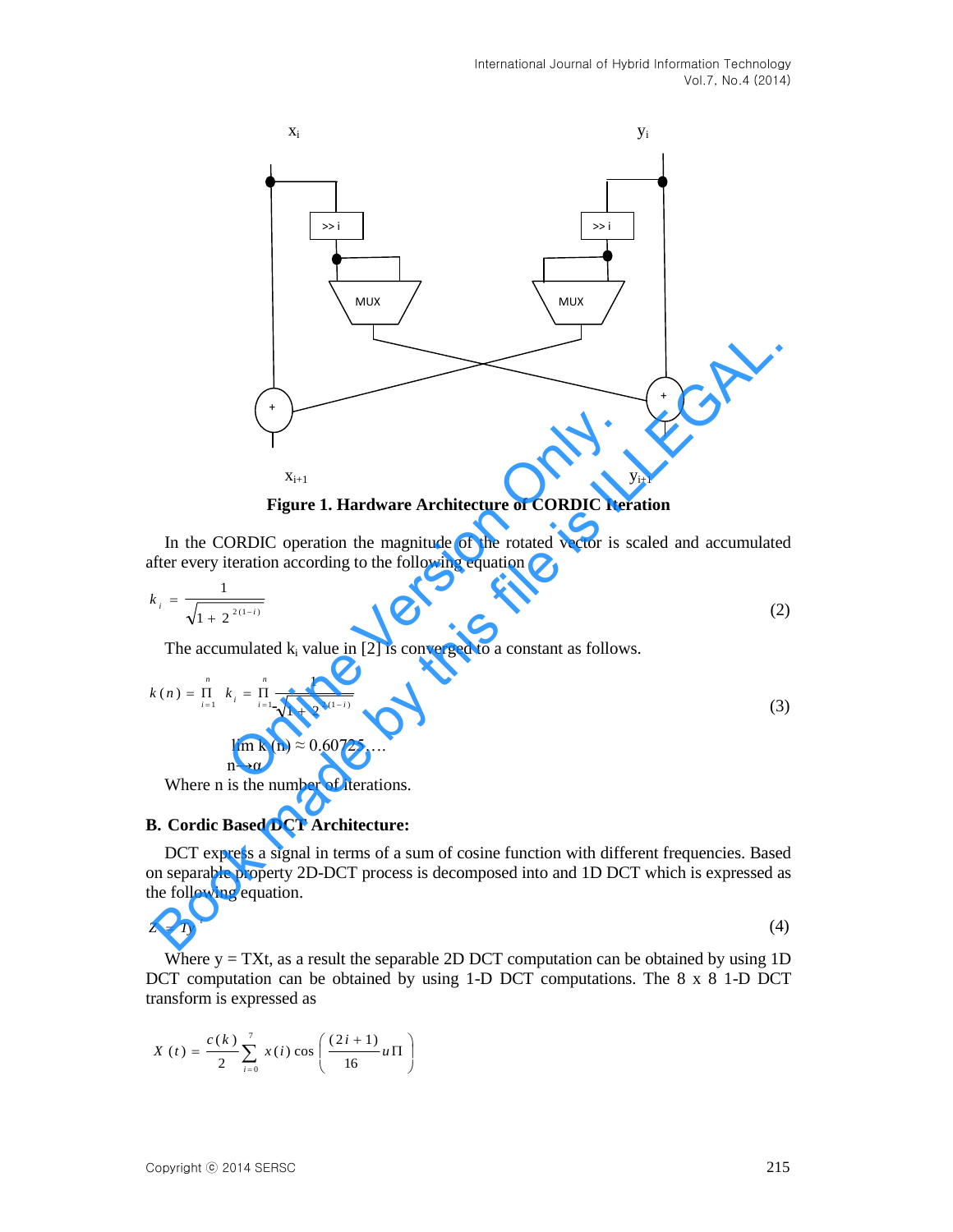International Journal of Hybrid Information Technology Vol.7, No.4 (2014)

Where  $k = 0, 1, \ldots, 7$ 

$$
c(k) = \begin{cases} \frac{1}{\sqrt{2}} \\ 1 \end{cases} \qquad k = 0 \tag{5}
$$

**Otherwise** 

Where  $x(i)$  is the input data and  $x(t)$  is 1-D DCT transformed output data. The 1-D DCT transform is represented as follows.

$$
\begin{bmatrix} X(0) \\ X(4) \end{bmatrix} = \frac{1}{2} \begin{bmatrix} C4 & C4 \\ C4 & -C4 \end{bmatrix} \begin{bmatrix} x(0) + x(7) + x(3) + x(4) \\ x(1) + x(6) + x(2) + x(5) \end{bmatrix}
$$

$$
\begin{bmatrix} X(2) \\ X(6) \end{bmatrix} = \frac{1}{2} \begin{bmatrix} C2 & C6 \\ C6 & -C2 \end{bmatrix} \begin{bmatrix} x(0) + x(7) - x(3) - x(4) \\ x(1) + x(6) - x(2) - x(5) \end{bmatrix}
$$

$$
\begin{bmatrix} X & (1) \\ X & (3) \\ X & (5) \\ X & (5) \\ X & (7) \end{bmatrix} = \frac{1}{2} \begin{bmatrix} C1 & C3 & C5 & C7 \\ C3 & -C7 & -C1 & -C5 \\ 2 & C5 & -C1 & C7 & C3 \\ C7 & -C5 & C3 & -C1 \end{bmatrix} \begin{bmatrix} x(0) - x(7) \\ x(1) - x(6) \\ x(2) - x(5) \\ x(3) - x(4) \end{bmatrix}
$$
 (6)

Where  $ck = cos(k\pi/16)$ . The cosine elements in (6) can be changed into sine elements through trigonometric symmetric property, and (6) can be rearranged as the following equations:

$$
\begin{bmatrix}\nx(0) \\
x(4)\n\end{bmatrix} = \frac{1}{2} \begin{bmatrix} c^2 & c^4 \\
c^4 & -c^4\n\end{bmatrix} \begin{bmatrix}\nx(0) + x(7) + x(3) + x(5) \\
x(6) - x(2) + x(5)\n\end{bmatrix}
$$
\n
$$
\begin{bmatrix}\nX(2) \\
X(6)\n\end{bmatrix} = \frac{1}{2} \begin{bmatrix} c^2 & c^6 \\
c^6 & -c^2\n\end{bmatrix} \begin{bmatrix}\nx(0) + x(7) - x(3) - x(4) \\
x(1) + x(6) - x(2) - x(5)\n\end{bmatrix}
$$
\n
$$
\begin{bmatrix}\nx(1) \\
x(3) \\
x(5) \\
x(7)\n\end{bmatrix} = \frac{1}{2} \begin{bmatrix} c^2 & c^6 \\
c^5 & -c^2 & c^3 \\
c^6 & -c^2 & c^3\n\end{bmatrix} \begin{bmatrix} x(0) - x(7) \\
x(1) - x(6) \\
x(3) - x(4)\n\end{bmatrix}
$$
\n(6)  
\nWhere  $c^2\cos(k\pi/16)$ . The cosine elements in (6) can be changed into sine elements  
\nequations:  
\n
$$
\begin{bmatrix}\nx(4) \\
x(0)\n\end{bmatrix} = \frac{1}{2} \begin{bmatrix} c^4 & -54 \\
54 & c^4\n\end{bmatrix} \begin{bmatrix} x(0) + x(7) + x(3) + x(4) \\
x(1) + x(6) + x(2) + x(5)\n\end{bmatrix}
$$
\n
$$
\begin{bmatrix}\nX(3) \\
X(0)\n\end{bmatrix} = \frac{1}{2} \begin{bmatrix} c^3 & -s^3 \\
s^4 & c^4\n\end{bmatrix} \begin{bmatrix} x(0) - x(7) \\
x(1) + x(6) + x(2) + x(5)\n\end{bmatrix}
$$
\n
$$
\begin{bmatrix}\nX(3) \\
X(5)\n\end{bmatrix} = \frac{1}{2} \begin{bmatrix} c^3 & -s^3 \\
s^4 & c^4\n\end{bmatrix} \begin{bmatrix} x(0) - x(7) \\
x(3) - x(4)\n\end{bmatrix}
$$
\n
$$
\begin{bmatrix}\nX(1) \\
X(2) = x
$$

Where  $s_m = \sin(m\pi/16) = ck$ , and m=8-k. The rearranged 1-D DCT equation is now represented as vector rotation matrix together with the consecutive CORDIC iterations as shown in Figure 2.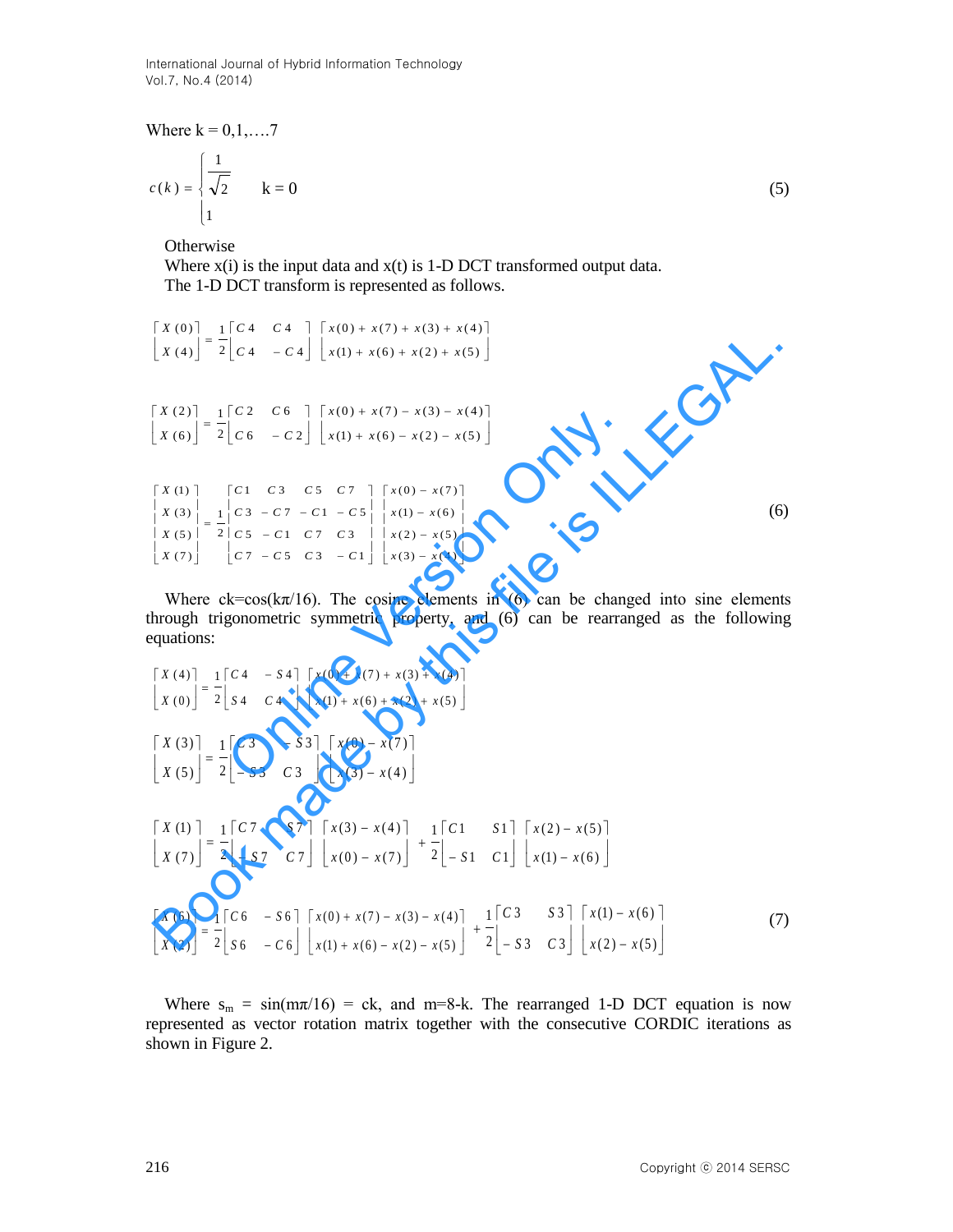

**Figure 2. Hardware Architecture of CORDIC based 1-D DCT** 

After 2-D DCT operation, the input data in space domain is transformed to the frequency domain which is the 8 x 8 block of 64 DCT co-efficient shown in Figure 3.



**Figure 3. Sensitivity Difference of 8 x 8 2-D DCT co-efficient** 

Based on signal compaction property of DCT, the lower frequency components has more signal energy of the output data compared to that of high frequency components. After the quantization [17], the high frequency DCT co-efficient becomes even smaller, this means that the lower frequency components are more sensitive to human eyes than high frequency components. Based on that fact the low frequency DCT co-efficient are more important compared to that of high frequency components. CORDIC based DCT architecture is designed considering the important difference between DCT coefficients. A large number of CORDIC iterations are assigned to generate the low frequency DCT coefficients of iterations are used for the high frequency components

## **4. Proposed Low Power Cordic based DCT**

In the proposed low power CORDIC based DCT architecture, to generate DCT co-efficient a different number of iterations are assigned and the number of iterations should be carefully selected in order to get the minimum error between the desired input angle and corresponding accumulated angle Table 1 shows the required iterations and vector rotation direction σ (sign bits).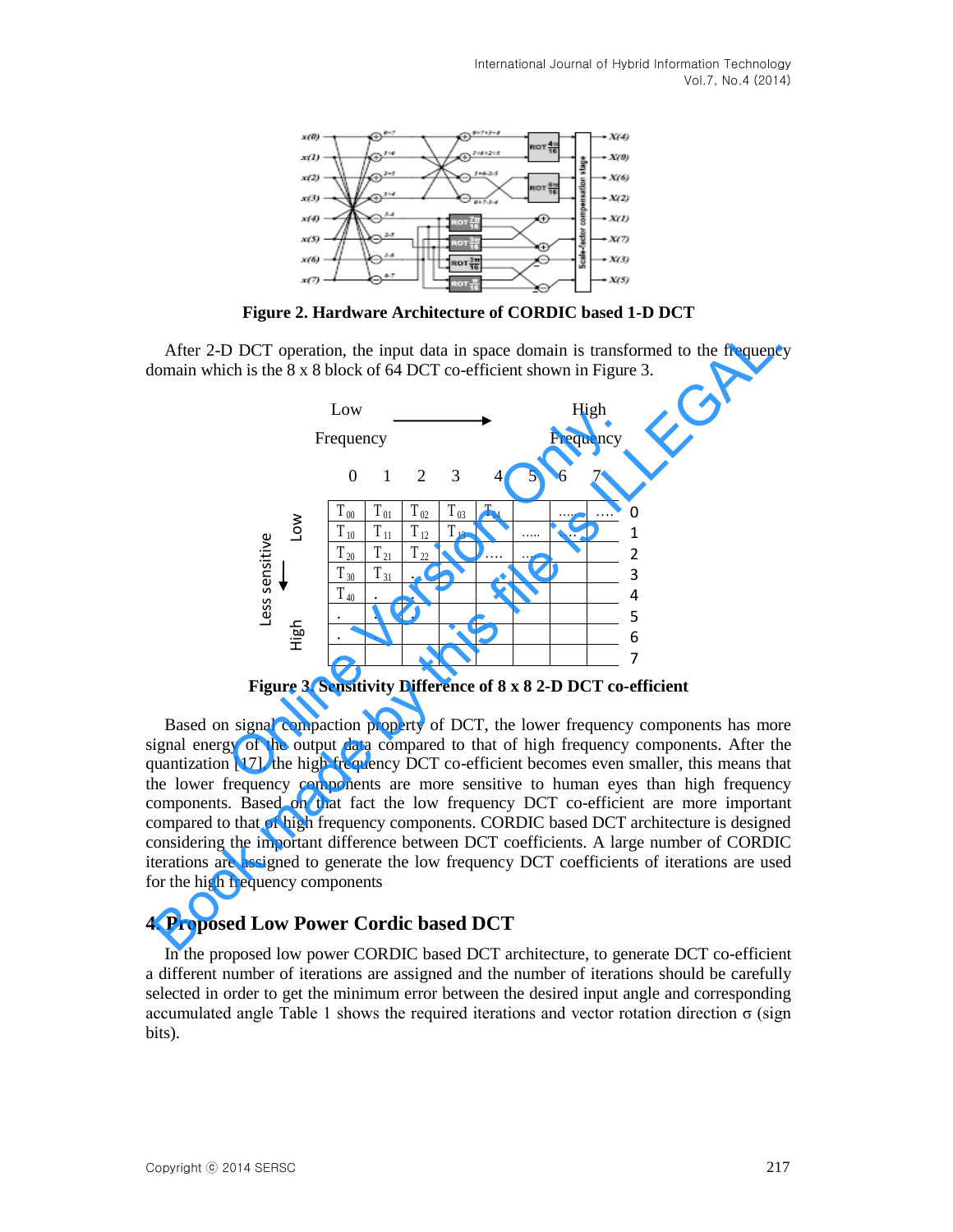| Angle         | Required                 | Directions (Sign-             |
|---------------|--------------------------|-------------------------------|
|               | <b>Iterations</b>        | Bits)                         |
| $\pi/16^{+}$  | $i=0,1,3,10$             | $\sigma = -1, +1, +1, +1$     |
| $3\pi/16^{+}$ | $i=1,3,10$               | $\sigma = -1,-1,-1$           |
| $3\pi/16^{*}$ | $i=1,3,10$               | $\sigma = -1, +1, +1$         |
| $4\pi/16^{*}$ | $i=0$                    | $\sigma = +1$                 |
| $6\pi/16^{*}$ | $i=(90^{\circ}),2,3,5,7$ | $\sigma = -1, +1, +1, +1, -1$ |
| $7\pi/16^+$   | $i=0,1,3,10$             | $\sigma = -1, -1, -1, -1$     |

**Table 1. Required Iterations and Directions for Vector Rotation** 

For example, to rotate the vector by  $7\pi/16$ , only the i<sup>th</sup> iterations (i=0, 1, 3, 10) are executed and for power savings the rest of the iterations can be skipped. The look ahead algorithm for 7  $\pi/16$  cordic rotator can be written as follows.

For example, to rotate the vector by 
$$
7\pi/16
$$
, only the i<sup>th</sup> iterations (i=0, 1, 3, 10) are executed  
\nand for power savings the rest of the iterations can be skipped. The look ahead algorithm for 7  
\n $\pi/16$  cordic rotation can be written as follows.  
\n
$$
\begin{bmatrix}\nx \\
y\n\end{bmatrix} = \begin{bmatrix}\n1 & \sigma_{10} 2^{-10} \\
\sigma_{10} 2^{-10} & 1\n\end{bmatrix} \begin{bmatrix}\n1 & \sigma_{3} 2^{-3} \\
\sigma_{4} 2^{-2} & 1\n\end{bmatrix} \begin{bmatrix}\n1 & \sigma_{5} 2^{-3} \\
\sigma_{6} 2^{-1} & 1\n\end{bmatrix}
$$
\n
$$
\begin{bmatrix}\n\sigma_{11} 2^{-1} & \sigma_{12} 2^{-10} \\
\sigma_{13} 2^{-10} & 1\n\end{bmatrix} \begin{bmatrix}\n1 & \sigma_{3} 2^{-3} \\
\sigma_{4} 2^{-2} & 1\n\end{bmatrix}
$$
\nwhere  $\sigma = -1$ ,  $\sigma = -1$ ,  $\sigma = -1$ ,  $\sigma = -1$ ,  $\sigma = -1$ ,  $\sigma = -1$ ,  $\sigma = -1$ . In Table 1 i = 900 represent the optional first  
\niteration of the CONDIC [14]. The numbers of iterations for our DCT architecture are carefully selected such that the error between the desired angle and the corresponding accumulated  
\nangle does not exceed 0.004 for all the given angles  
\n**Table 2. CONDIC Scale Factor and their Approximation Values**  
\n
$$
\begin{array}{r}\n\pi/16 & 0.3137856\dots \\
\pi/16 & 0.4437599\dots \\
\hline\n\pi/16 & 0.4437599\dots \\
\hline\n\pi/16 & 0.4810759\dots \\
\hline\n\pi/16 & 0.3137856\dots \\
\hline\n\pi/16 & 0.3137856\dots \\
\hline\n\pi/16 & 0.3137856\dots \\
\hline\n\pi/16 & 0.3137856\dots \\
\hline\n\pi/16 & 0.3137856\dots \\
\hline\n\pi/16 & 0.3137856\dots \\
\hline\n\pi/16 & 0.31378
$$

where  $\sigma$ 0 = -1,  $\sigma$ 1 = -1,  $\sigma$ 3 = -1,  $\sigma$ 10 = -1. In Table 1 i = 900 represent the optional first iteration of the CORDIC [14]. The numbers of iterations for our DCT architecture are carefully selected such that the error between the desired angle and the corresponding accumulated angle does not exceed 0.004 for all the given angles

| Angle     | Desired Scale-Factor | Approximation Value                          |
|-----------|----------------------|----------------------------------------------|
| $\pi/16$  | 0.3137856            | $2^{-2} + 2^{-4} + 2^{-10}$                  |
| $3\pi/16$ | 0.4437599            | $2^{-1}$ - $2^{-4}$ + $2^{-7}$ - $2^{-9}$    |
| $4\pi/16$ | 0.3535533            | $2^{-2} + 2^{-4} + 2^{-5} + 2^{-7} + 2^{-9}$ |
| $6\pi/16$ | 0.4810759            | $2^{-1}$ - $2^{-6}$ - $2^{-8}$               |
| $7\pi/16$ | 0.3137856            | $2^{-2} + 2^{-4} + 2^{-10}$                  |

**Table 2. CORDIC Scale Factor and their Approximation Values** 

The scale factor is decided according to the number of the executed CORDIC iterations. As the number of iterations is known ahead, the scale factors are pre determined. Which are shown in Table 2. One interesting observation is that the look ahead CORDIC using less number of iterations has the similar effect when the high shift terms is removing from the look ahead CORDIC. For example, if the CORDIC rotation with  $7\pi/16$  is executed using three iterations (i=0, 1, 3) the look ahead CORDIC algorithm and its corresponding scale factor are as follows.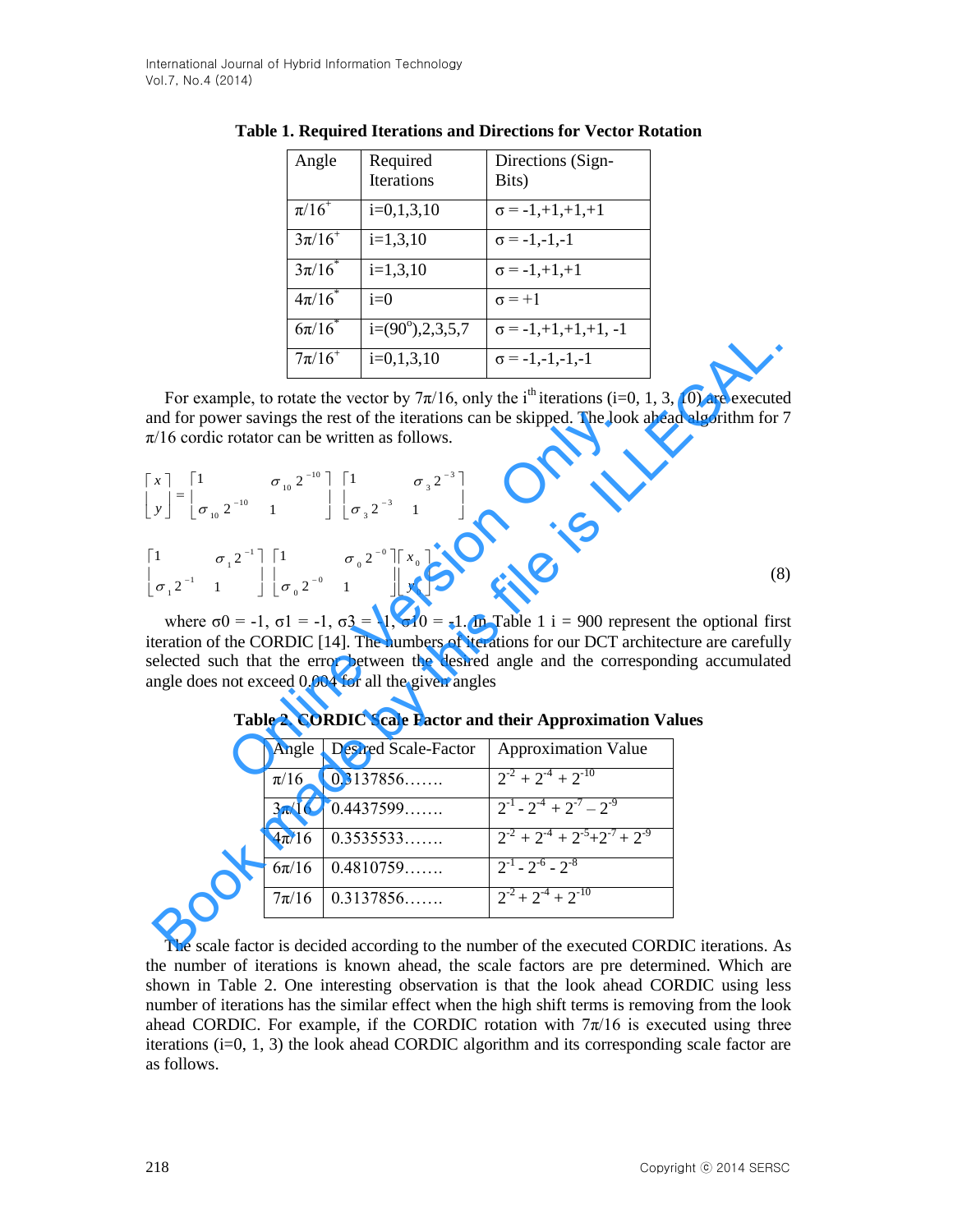| $x = (1-2-1-2-3-2-4)$ $x0 + (1+2-1+2-3-2-4)$ y0 | (9)  |
|-------------------------------------------------|------|
| $y = (-1-2-1-2-3+2-4)$ x0 + (1-2-1-2-3-2-4) y0  | (10) |

 $k7\pi/16 = 0.3137856$ 

In (8) when the higher shift terms (smaller than 2-10 terms) are eliminated, the equation is changed to  $(9)$  &  $(10)$ .

### **5. Reconfigurable Cordic based DCT Architecture**

As mentioned in the last part, the high shift term of the look ahead CORDIC can be carefully removed which has the same effect with the less number of CORDIC iterations. The less number of CORDIC iterations means the CORDIC with low computational complexity. To further reduce the power consumption, we propose a reconfigurable CORDIC based DCT architecture. In this section several nodes are presented and the proposal reconfigurable architecture can dynamically change the CORDIC iterations. Generally in the look ahead CORDIC, the shift terms for calculating low frequency DCT coefficients *i.e.*, terms for calculating  $X(0)$ ,  $X(1)$  in [7] are more important than the shift terms for calculating high frequency co-efficient. In look ahead CORDIC equation low shift terms are more important whereas the high shift terms are less important. To save the computation power, the least important shift term  $X(7)$  is removed. To calculate  $X(3)$  component both the CORDIC rotators of 3  $\pi/16$  and  $\pi/16$  are needed and those are expressed as the following look ahead CORDIC equation in the normal mode. can dynamically change the CORDIC iterations. Gener<br>the shift terms for calculating low frequency DCT coef<br>X(0), X(1) in [7] are more important than the shift term<br>o-efficient. In look ahead CORDIC equation low shift ter<br> arefully removed which has the same effect with the less number of CORDIC iterations. The<br>ses number of CORDIC iterations means the CORDIC vil buy computational complexiis<br>of o further reduce the power consumption, we pro

$$
x_{7\pi/16^*} = (1 - 2^{-1} - 2^{-3} + 2^{-4} - 2^{-10}) x_0 + (1 + 2^{-1} + 2^{-3} - 2^{-4} - 2^{-10}) y_0
$$
\n(11)

$$
x_{\pi/16+} = (1+2^{-1}+2^{-3}-2^{-4}+2^{-10}) x_0 + (1-2^{-1}-2^{-3}-2^{-4}-2^{-10}) y_{0\,b} \tag{12}
$$

The scale factor in normal mode

$$
k_{3\pi/16^*} = 2^{-1} - 2^{-4} \tag{13}
$$

$$
k_{\pi/16+} = 2^{-1} + 2^{-4} \tag{14}
$$

For mode 1,  $3\pi/16$  CORDIC rotator is reduced as follows.

 $x'_{3\pi/16} = (1-2^{-1}-2^{-3}-2^{-4}) x_0 + (1+2^{-1}+2^{-3}-2^{-4}) y_0$  (15)

As it goes to the higher level the number of shift terms are further reduced.

## **6. Experimental Results of the Proposed Low Power Cordic based DCT Architecture**

In this section, the experimental results of the proposed CORDIC based DCT architecture are presented. In this, the number of CORDIC iterations is selected according to the target angle. The power consumption for DCT architecture is measured with 50 MHz clock cycles, 2.5 V supply voltage. The power value for three different modes is calculated. Because some of the higher order shift terms in CORDIC iterations can be removed considering the important difference of DCT co efficient, our proposed DCT architecture shows the lowest gate count and power consumption with improved image quality.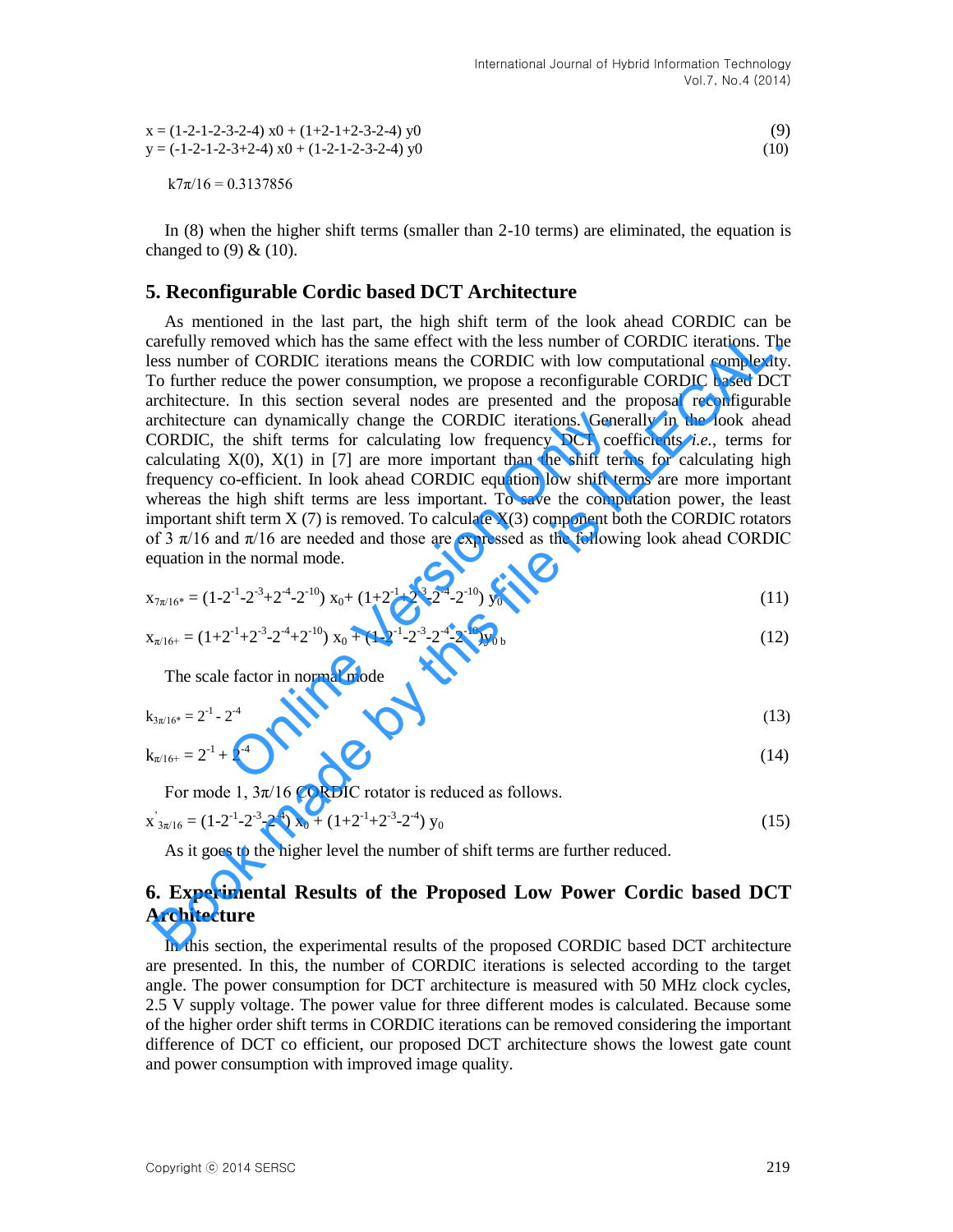The component requirement for our DCT architecture for various modes is given in Table 3. In this the amount of adder, sub tractor, and multiplier required for three different modes of DCT architecture is given.

| Gate count  | Normal Mode | Mode 1 | Mode 2 |
|-------------|-------------|--------|--------|
| Adder       | 232         | 176    | 112    |
| Sub tractor | 296         | 264    | 128    |
| Multiplier  | 96          | 96     | 96     |

**Table 3. Component Requirement for Various Mode** 

The power consumption for our DT architecture at different modes is shown in Table 4. The power consumption is measured with 50 MHz clock cycles, 2.5V supply voltage.

**Table 4. Power Consumption at Different Modes** 

| Power consumption | Normal mode | Mode 1 | Mode 2 |
|-------------------|-------------|--------|--------|
| Power(mw)         | 0.186       | 0.185  | 0.184  |

## **7. Conclusion**

CORDIC is a powerful algorithm and a popular algorithm of choice when it comes to various digital signal processing applications. In DCT architecture, all the computation are not equally important in generating the frequency domain outputs. This paper presented a low power CORDIC based DCT architecture, where the important difference in DCT co-efficient are efficiently exploited to allocate the number of CORDIC iterations. The reconfigurable CORDIC based DCT architecture can dynamically change the modes with power savings and improve image quality. The device utilization summary showed that minimum resources were consumed. This idea can assist the low power design of image and video compression applications. er consumption for our DT architecture at different mode<br>
consumption is measured with 50 MHz clock cycles, 2.5V s<br> **Table 4. Power Consumption at Different Mod**<br>
Power consumption Normal mode Mode 1 N<br>
Power(mw) 0.186 0.1 **EXECUTE THE SET CONSULT AND THE SET CONSULT AND THE SET CONSULTED SET AND MONET CONSULTED TO SET AND MANUSION CONSULTED THE SET CONSULTED AND MANUSION CONSULTED FIRE INTERNATION (CONSULT IS a powerful algorithm and a pop** 

## **References**

- [1] M. Woo Lee, J. Hwan Yoon and J. Park, "Reconfigurable CORDIC based low power DCT architecture based on data priority", IEEE Transactions on VLSI, **(2013)**.
- [2] T. Acharya and P. Tsai, "JPEG2000 Standard for Image Compression: Concepts, Algorithms and VLSI Architectures", Wiley & Sons. NJ, **(2005)**.
- [3] F. H. P. Fitzek and M. Reisselein, "MPEG-4 and H.263 Video Traces for Network Performance Evaluation", IEEE Network, vol. 15, no. 6, **(2001)** November-December, pp. 40-54.
- [4] V. Kumar, K. K. Mahapatra and U. C. Pati, "An efficient distributed arithmetic based VLSI architecture for DCT", IEEE Transactions on VLSI, **(2011)**.
- [5] B.-II Kim and S. G. Ziavras, "Low power Multiplier less DCT for Image/video Coders", IEEE 13th International Symposium on consumer Electronics, ISCE'09, pp. 133-136, **(2009)**.
- [6] H. Jeong, J. Kim and W. K. Cho, "Low power Multiplier less DCT Architecture using Image data correlation", IEEE Transaction on consumer Electronics, vol. 50, no. 1, **(2004)** February, pp. 262-267.
- [7] J. E. Volder, "The CORDIC trigonometric computing technique", IRE Transactions on Electron. Comput., vol. 8. no. 3, **(1959)** September, pp. 330-334.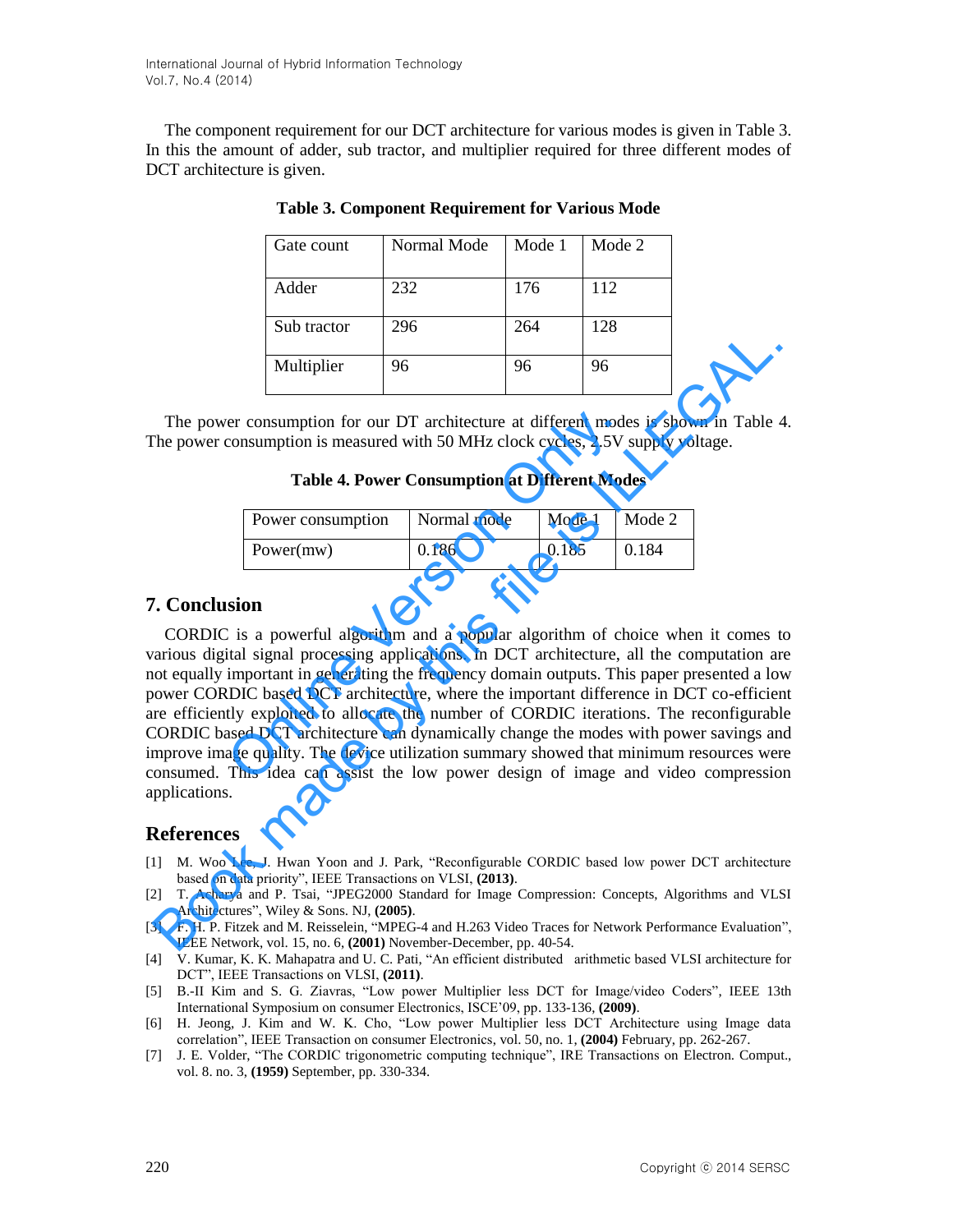- [8] S. Hsiao and J. Delosme, "Parallel singular value decomposition of complex matrices using multidimensional CORDIC algorithms", IRE Trans. Signal Process, vol. 44, no. 10, pp. 993-1001, **(1996)**.
- [9] M. Faisal Siddiqui, R. Ali Riaz and S. Saud Naqvi, "Low Power and Area Efficient DCT Architecture For Low Bit Rate Communication", **(2012)**.
- [10] B. Heyne, C. C. Sun, J. Goetze and S. J. Ruan, "A Computationally Efficient High Quality Cordic Based DCT", **(2006)**.
- [11] J. Park and K. Roy, "A Low Power Reconfigurable DCT Architecture To Trade Off Image Quality For Computational Complexity", IEEE, **(2004)**.
- [12] S. Al-Atiiq, G. Ilham and A. Satriawan, "A Low Power And Fast Dct/Idct Architecture Using Proposed Loeffler CSD-CSE Algorithm".
- [13] R. Castellanos, H. Kalva and R. Shankar, "Low Power DCT Using Highly Scalable Mulipliers", IEEE, **(2009)**.
- [14] J. E. Volder, "The CORDIC Trignometric Computing Technique", IRE transactions on Electronic computers, vol. EC-8, **(1959)**, pp. 330-334.
- [15] J. S. Walther, "A unified Algorithm for Elementary functions", Spring Joint Computer Conference Proceedings, vol. 38, **(1971)**, pp. 379-385.
- [16] P. K. Meher, J. Valls, T. Juang, K. Sridaran and K. Maharatna, "50 years of CORDIC", IEEE trans. Circuit Syst. I, Reg. papers, vol. 56, no. 9, **(2009)** September, pp. 1893-1907.
- [17] G. K. Wallace, "The JPEG still picture compression standard", IEEE Trans. Consum. Electron, vol. 38, no. 1, **(1992)** February, pp. 18-34.

#### **Author**



**N. PRASANNAN**, he received his Bachelor of Engineering degrees in Electronics and Communication Engineering from Sri Subramanya College of Engineering and Technology (Anna University, Chennai) 2004-2008, and received his M. Eng. degrees in Applied Electronics from University college of Engineering ,Tiruchirapalli(BIT Campus) in 2011-2014. He is teaching at Department of Electronics and Communication Engineering, Selvam College of Technology, Namakkal India. His research interests include Digital Signal Processing, Digital Image Processing & Microwave Engineering. allace, "The JPEG still picture compression standard", IEEE Trans. Consebruary, pp. 18-34.<br> **Author**<br> **N. PRASANNAN**, he received his Bachelor<br>
in Electronics and Communication Engineering<br>
College of Engineering and Techn computers, vol. EC-8, (1989), pp. 330-334.<br>
Solution, No. Ecosimis, Markon Filementary functions", Spring Joint Computer Conference<br>
Procedings, vol. 38, (1992), 9.79-385.<br>
161 P. K. Meher, J. Valls, T. Juang, K. Sridarn a